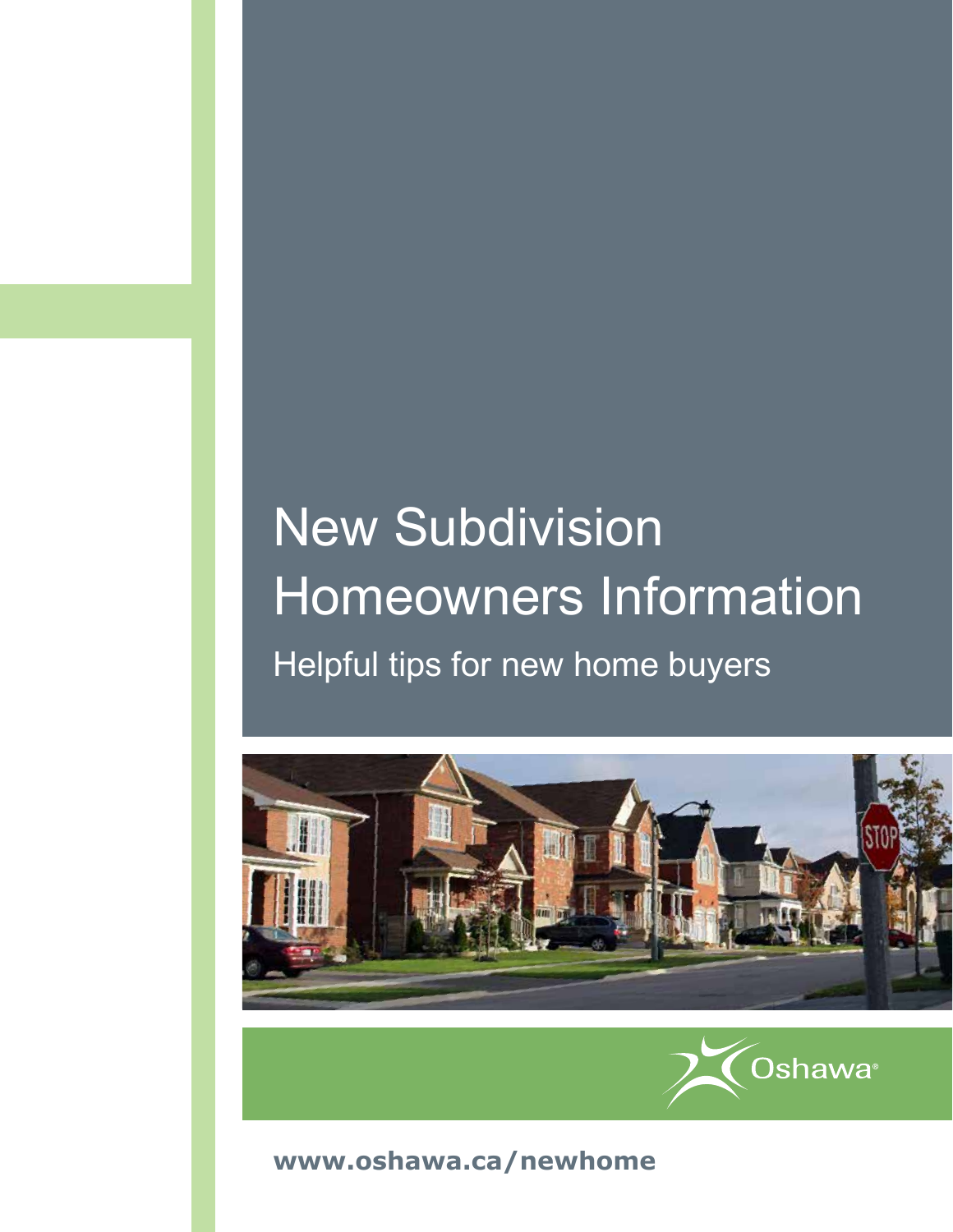## **Developing and Building**

**Note:** Assumption of a subdivision occurs when the municipality accepts responsibility for the maintenance of all municipal services.

# **Developer Responsibilities**

The developer is responsible for installation of municipal services such as: roads, sewers, water supply, sidewalks, walkways, privacy and acoustic fencing, ponds and boulevard trees per their agreement with the City. These services must meet a certain quality standard before the City will assume responsibility of their maintenance. They are also responsible for maintaining clean and safe roads in the subdivision.

# **Builder Responsibilities**

The builder is responsible for the construction of the buildings/homes, internal lot grading and sodding (grass). During house construction, they are also responsible to maintain a safe and clean work site.



#### **Important Notes:**

- The developer and builder are separate although sometimes they could be part of the same group of companies. Each has different roles and responsibilities in a subdivision. Contact the appropriate company for your concerns.
- A subdivision agreement is a contract between the developer and the City. When a developer sells building lots to the builder, some of the developer's responsibilities are transferred to the builder to ensure that warning clauses and notices are communicated to the homeowners. A home purchase agreement is a private contract between a homeowner and the builder, not the developer.
- A builder cannot legally sell homes until a subdivision is draft approved by the City.
- Building permits cannot be issued until the subdivision is registered.
- With respect to builder's deposits, new home purchasers should review their home purchase agreement to confirm what deposits and payments the builder collected and the requirements and milestones for refund. Sometimes the builder requires the subdivision to be assumed before they refund a deposit. The City does not hold homeowner deposits.
- Assumption or Final Acceptance of the subdivision by the City occurs when the developer has satisfied all the obligations in the subdivision agreement. At this point, responsibility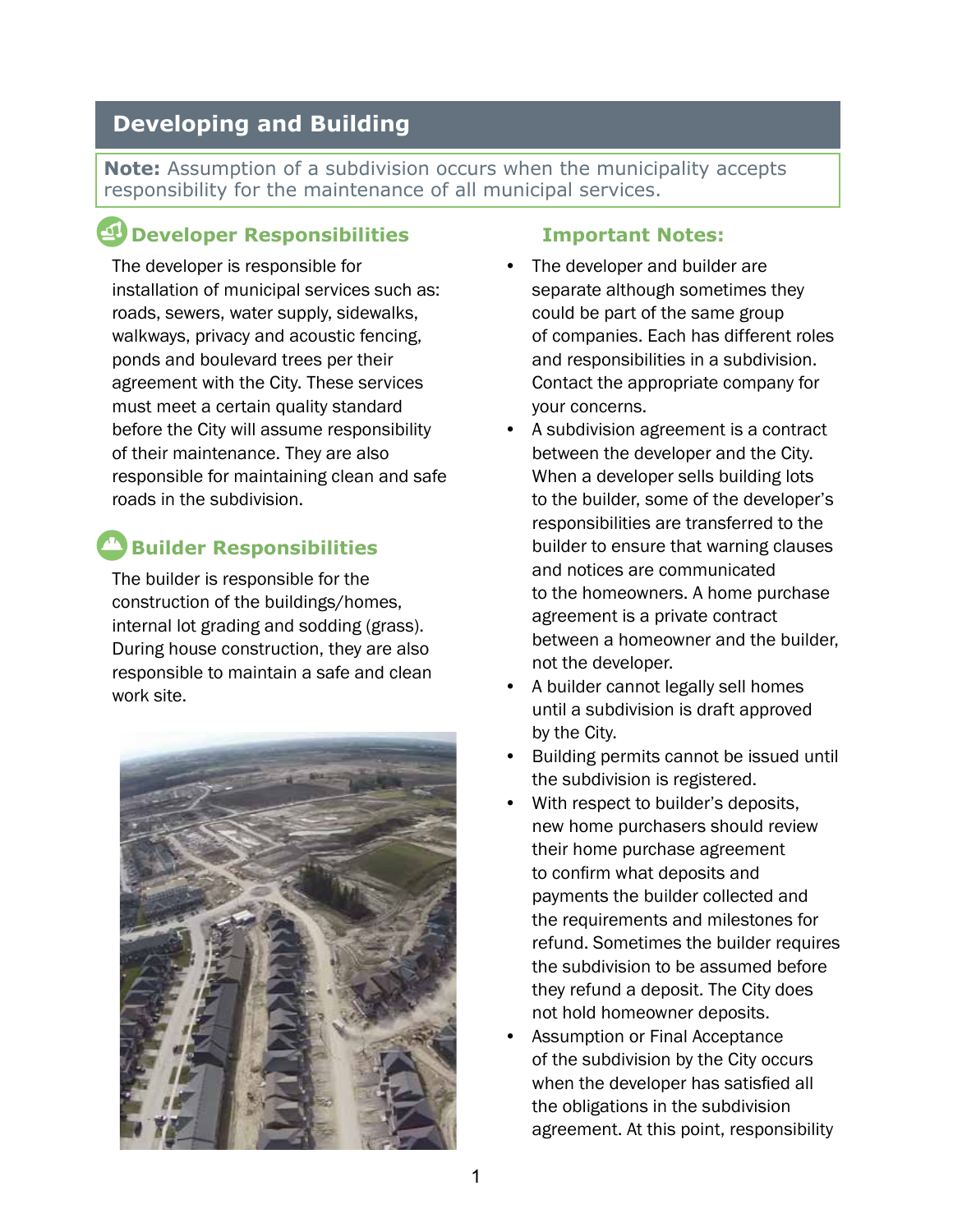for the maintenance of all municipal services transfers from the developer to the City. This could take a few years because the developer has to satisfy all their obligations in the subdivision agreement before the City can assume the subdivision and pass an Assumption By-law to complete this process. A two year warranty period will apply to both above and below ground developer-installed services.

• A consulting Professional Engineer, on behalf of the builder, will be required to certify that the final lot grading follows the approved subdivision drainage plan. This is normally done after the grass has been laid. The builder is required to complete the final grading and sodding within 12 months of the date of building occupancy.





## **Architectural Control Guidelines**

All homes in new subdivisions are required to observe certain architectural guidelines approved by the City to ensure that the exterior appearance of each home follows the overall vision for the community.

# **4 Subdivision Approval Process**

After the subdivision is draft approved, the developer's consulting engineer designs and supervises the construction of the municipal services within a subdivision. The City's Engineering Services Branch and Community Services staff inspect the works to ensure compliance with the subdivision agreement and approved plans. Financial securities collected from the developer with the subdivision agreement are not released until works are completed to the satisfaction of the City.

## **After You Have Moved In**

- 1. Driveway paving, including the portion on the boulevard, called the apron, is the builder's responsibility if it is included in the home purchase agreement. If the builder is to pave the driveway, the schedule for paving is dependent on their timing subject to any maximum time restriction per the subdivision agreement.
- 2. Driveway widening must comply with the City's Zoning By-law in terms of maximum widths allowed. If your subdivision has not been assumed by the City, the curbs are still under the developer's responsibility. You must first contact the developer through your builder and get written consent to be able to widen your driveway and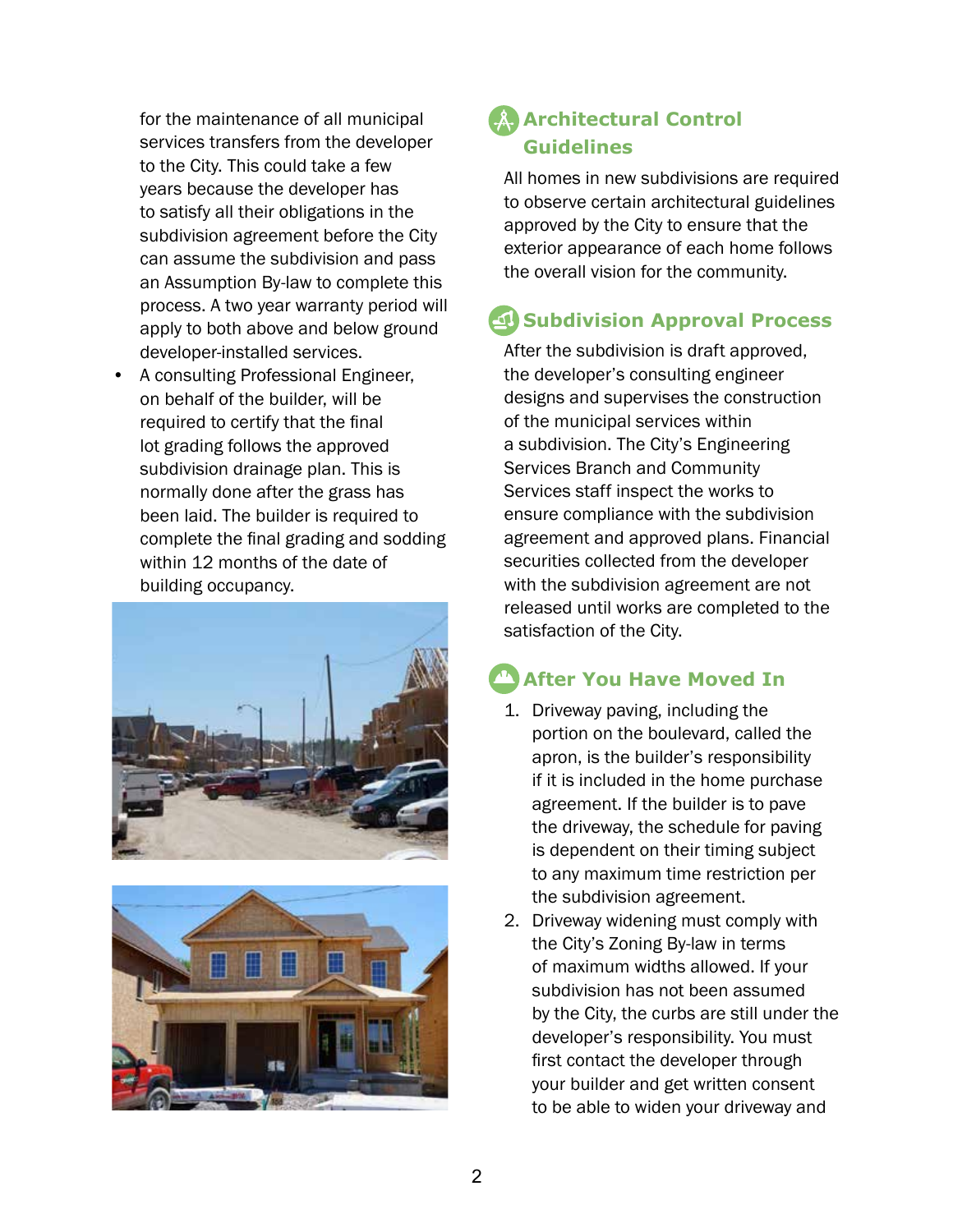curb. Afterwards, you can contact Service Oshawa for further details on how to start a request.

- 3. Street trees are planted in accordance with the City's requirements and are included in the approved landscape plans for a subdivision. Due to conflicts with utilities and other above-ground structures, it is not always possible to plant a tree in front of each lot.
- 4. Drainage complaints regarding lots in unassumed subdivisions should be directed to the builder for their corrective action and confirmation of grading certification by their consulting engineer responsible for overseeing and approving the drainage design.

# **Homeowner Improvements**

Home purchase agreements will usually contain a requirement that homeowners, wishing to complete landscape improvements such as gardens, sheds, decks or pools, wait until the lot grading certification has been completed. Written approval must be obtained from the builder to ensure that the proposed work does not impact the builder's obligation in the subdivision agreement.

1. Grading changes and landscaping within your property is not advisable if your lot has not been provided a lot grading certificate as it may violate provisions in your home purchase agreement with the builder. After your lot has been certified, any changes to the grading and drainage should still be approved by your builder and should comply with the approved subdivision grading plan and the City's Site Alteration By-law 85-2006 (www.oshawa.ca/SiteAlterationBylaw).

- 2. Pool construction in lots within unassumed subdivisions could be subject to different rules in your home purchase agreement with your builder. As such, you must obtain written consent from your builder and obtain other permits required by the City such as Pool Enclosure and Site Alteration Permits.
- 3. Home improvements such as sheds, decks or garages may also require building permits. Check the City's Building Permit and Inspection Services website for more details at www.oshawa.ca/permits.



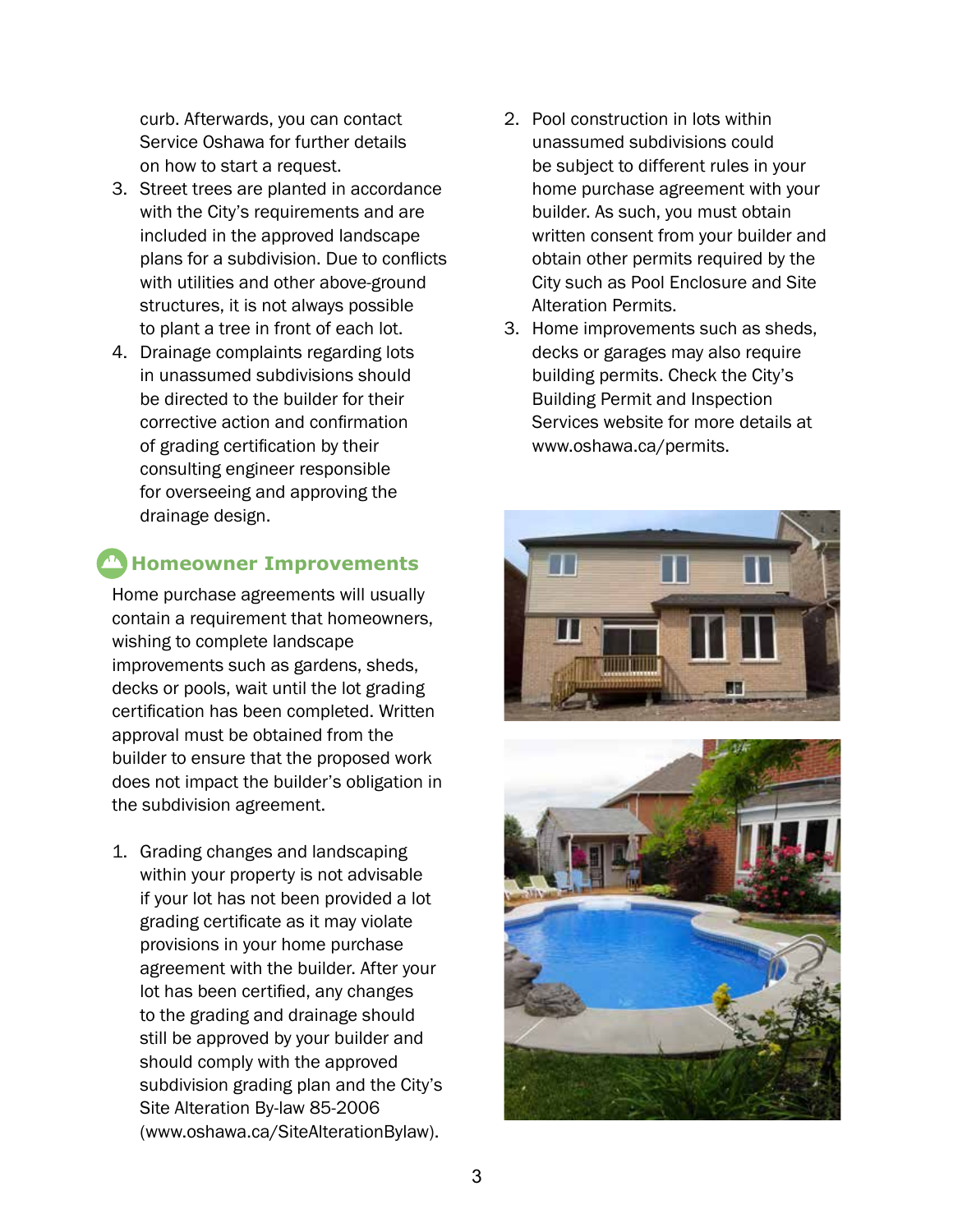## **Building Permit and Inspections**

## **Ontario Building Code**

All construction is regulated by the Ontario Building Code (O.B.C.) in the province. The purposes of the Ontario Building Code include; public health and safety, fire protection, resource conservation, environmental integrity and accessibility although its primary purpose is the promotion of public safety through the application of appropriate uniform building standards.



## **<sup>1</sup> Building Permit Application Process in New Subdivisions**

After the subdivision agreement has been finalized, the builder can receive the building permits. The building and site plans are reviewed for compliance with the O.B.C. and the City's Zoning By-law. Building Permit and Inspection Services also consults other internal City divisions to confirm that all the developer's obligations, specific to any lot where building permits are requested, have been completed.

Building plans are submitted by the builder for each model type. As part of the review, Building Permit and Inspection Services also confirms that the builder is registered with Tarion prior to the issuance of permits.

# **Inspections**

The O.B.C. mandates specific inspections that the City's Building Inspector must conduct for which the builder is required to give notice. Specific details regarding these inspections can be obtained from Building Permit and Inspection Services.

It is important to note that occupancy is not permitted until all the O.B.C. requirements have been satisfied.

A Final Inspection is also required to correct all identified deficiencies not required for occupancy such as exterior decks, landings and exterior cladding.

## **Important Notes:**

- • If decks or landings two feet or higher are not completed at occupancy, the builder must block or disable the locks on patio and garden doors for safety reasons. Do not reset the lock or remove any barrier until the decks, landings, handrails and guards are completed.
- $\bullet$ • Gas-fired appliances are regulated by the Gas Code and any questions should be directed to Enbridge Gas.
- Inspection of the electrical system is performed by the Electrical Safety Authority (E.S.A.) and they can be contacted at 1-877-372-7233.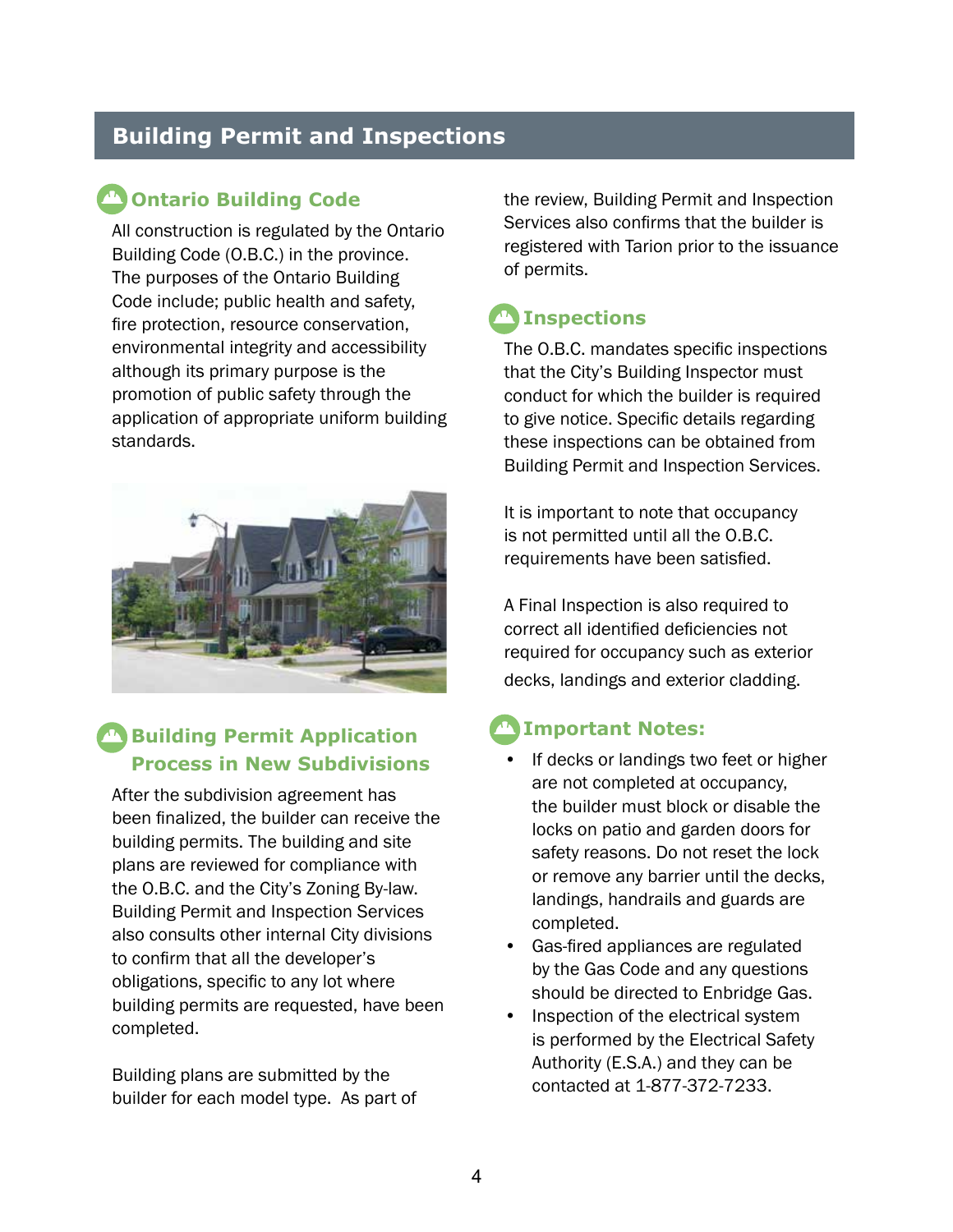# **M** Tarion

After you have moved into your new home, the New Home Warranty Program provides warranty coverage. Provincial law requires that new houses be protected by a mandatory warranty by the builder and backed by the Tarion Warranty Corporation.

Tarion is a non-profit, private corporation established per the Ontario New Home Warranties Plan Act enacted by the Province. The Act requires all builders to provide new home warranty coverage and grants Tarion the responsibility to enforce the terms of the Act.

New home buyers should review the Tarion Home Information Package to be familiar with the roles and responsibilities of the homeowner, builder and Tarion. Ensure that all communication with your builder is documented with a copy forwarded to Tarion for your file. Do not solely rely on verbal communication with site personnel, tradespeople or builder's representatives.

Review the Statutory Warranty Forms, specifically; the 30-day Form, Year End Form, Second Year Form and the Major Structural Defect Form. It is also advisable to obtain a copy of Tarion's Construction Performance Guidelines that describes the standard to which construction covered by the warranty must be completed.

For more information, please contact: Tarion Customer Centre 5150 Yonge St, Concourse Level Toronto, ON M2N 6L8 1-877-982-7466 www.tarion.com

## **Important Reminder About New Address**

Your municipal address is assigned by Building Services in accordance with established bylaws to ensure that no delay is incurred by emergency services in locating your home. Municipal numbers are assigned at the time of the registration of your subdivision and circulated to the emergency services providers and other agencies municipal numbers cannot be changed.

Your municipal address must be displayed in a readily visible location immediately after moving in if it is not already done.

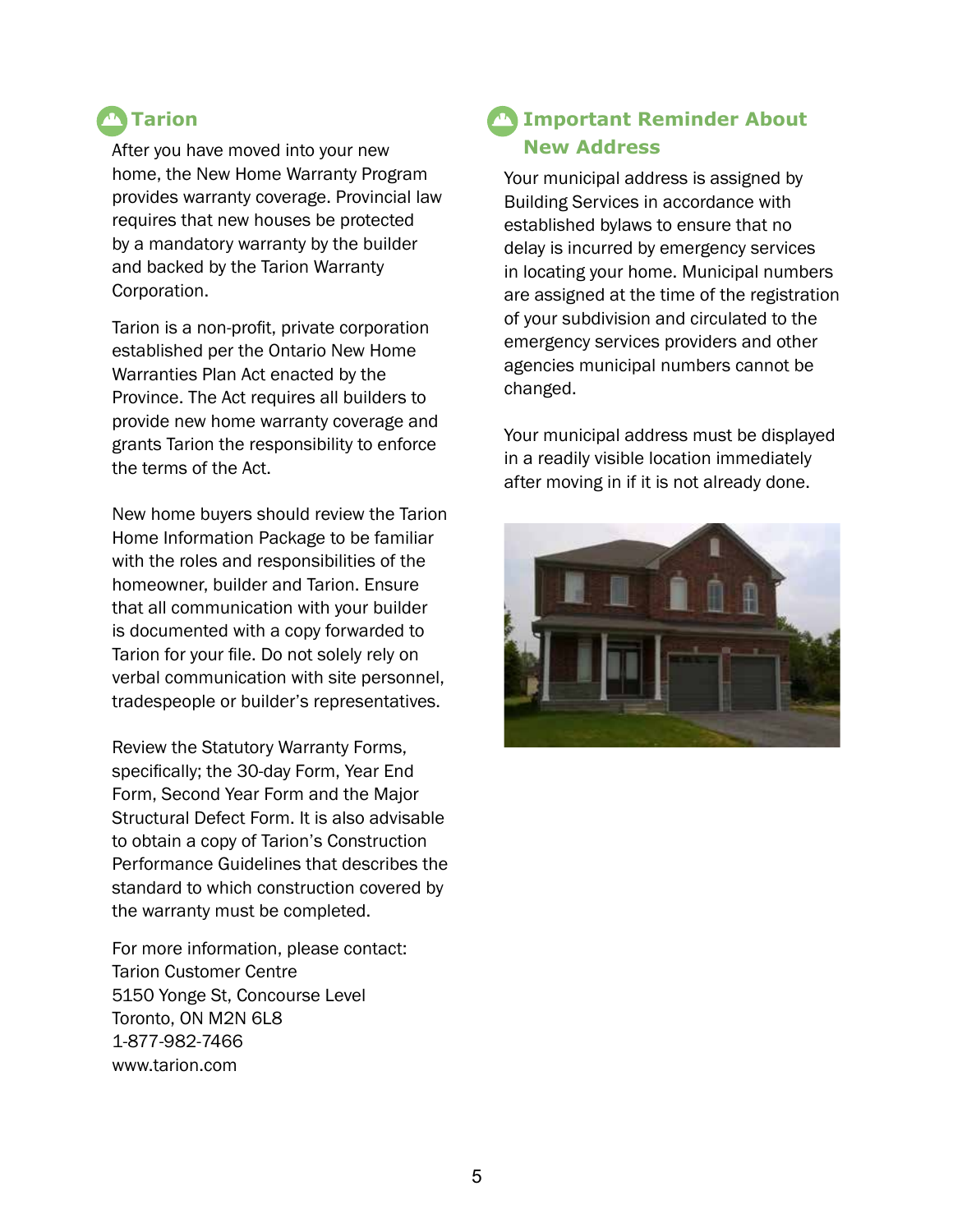## **Contact Information for New Subdivisions**

#### **City of Oshawa**

#### **www.oshawa.ca**

**Engineering Services:** Municipal Infrastructure Design & Construction 905-436-5606 **Planning Services:** Land Use, Policy Development Activities 905-436-3853 **Building Permit and Inspection Services:**  Building Permits, Building Inspections, Occupancy Permits, Zoning Information 905-436-5658 **Service Oshawa:** General Information, Service Requests, Payments, Parking Permits 905-436-3311 1-800-667-4292

#### **Utilities**

**Enbridge Gas:** 1-877-362-7434 www.enbridgegas.com **Canada Post:** 1-866-607-6301 www.canadapost.ca **Oshawa Public Utilities Corporation:**  905-723-4623 [www.opuc.on.ca](http://www.opuc.on.ca) **Electrical Safety Authority:**  1-877-372-7233 www.esasafe.com

## **Region of Durham**

#### **www.durham.ca**

**Regional Headquarters:** Construction, Health, Planning, Design, Tourism 905-668-7711 **Water Billing:** New Accounts, Billing inquiries 905-666-6211 **Works Department:** Sanitary and Watermain, Regional Road Issues 905-668-7711 **Waste Management:**  Blue Box Recycling 905**-**579-5264

#### **School Boards**

**Durham District School Board:**  905-666-5500 1-800-265-3968 www.ddsb.ca **Durham Catholic District School Board:**  905-576-6150 1-877-482-0722 www.dcdsb.ca **Conseil scolaire Viamonde:**  416-614-0844 1-888-583-5383 www.csviamonde.ca **Conseil scolaire de district catholique Centre-Sud:**  416-397-6564 1-800-274-3764 www.csdccs.edu.on.ca